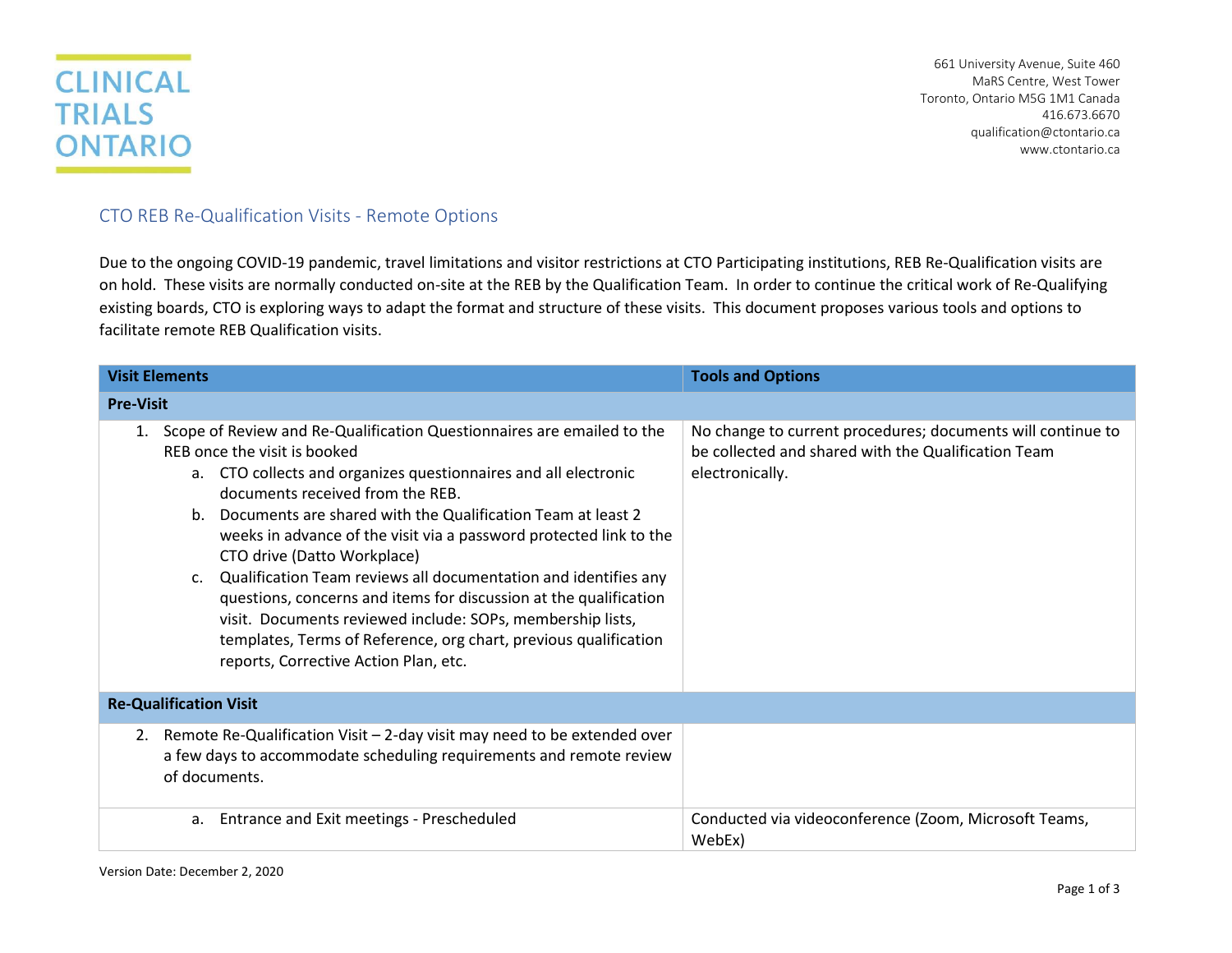## **CLINICAL TRIALS ONTARIO**

661 University Avenue, Suite 460 MaRS Centre, West Tower Toronto, Ontario M5G 1M1 Canada 416.673.6670 [qualification@ctontario.ca](mailto:qualification@ctontario.ca) www.ctontario.ca

| <b>Visit Elements</b>                                            | <b>Tools and Options</b>                                                                                                                                                                                                                                                                                                                                                                                                                  |
|------------------------------------------------------------------|-------------------------------------------------------------------------------------------------------------------------------------------------------------------------------------------------------------------------------------------------------------------------------------------------------------------------------------------------------------------------------------------------------------------------------------------|
| b. Interviews with REB Chair, REB Operations Lead - Prescheduled | Conducted via videoconference (Zoom, Microsoft Teams,<br>WebEx)                                                                                                                                                                                                                                                                                                                                                                           |
| c. "Ad hoc" discussions with REB Operations Lead/Staff           | Conducted via teleconference or videoconference (Zoom,<br>Microsoft Teams, WebEx) and coordinated based on<br>availability of REB Staff and Qualification Team members<br>REB Staff can be available to respond to questions by phone<br>or email throughout the visit or during specified blocks of<br>time. Qualification Team (QT) can compile questions and<br>book time to meet with the REB staff via videoconference as<br>needed. |
| Qualification Team (QT) member discussions<br>d.                 | Conducted via teleconference or videoconference (Zoom,<br>Microsoft Teams, WebEx) and coordinated based on<br>availability of Qualification Team members.<br>QT can schedule time to discuss their comments, questions,<br>and findings at timepoints throughout the visit. CTO staff<br>available throughout the visit.                                                                                                                  |